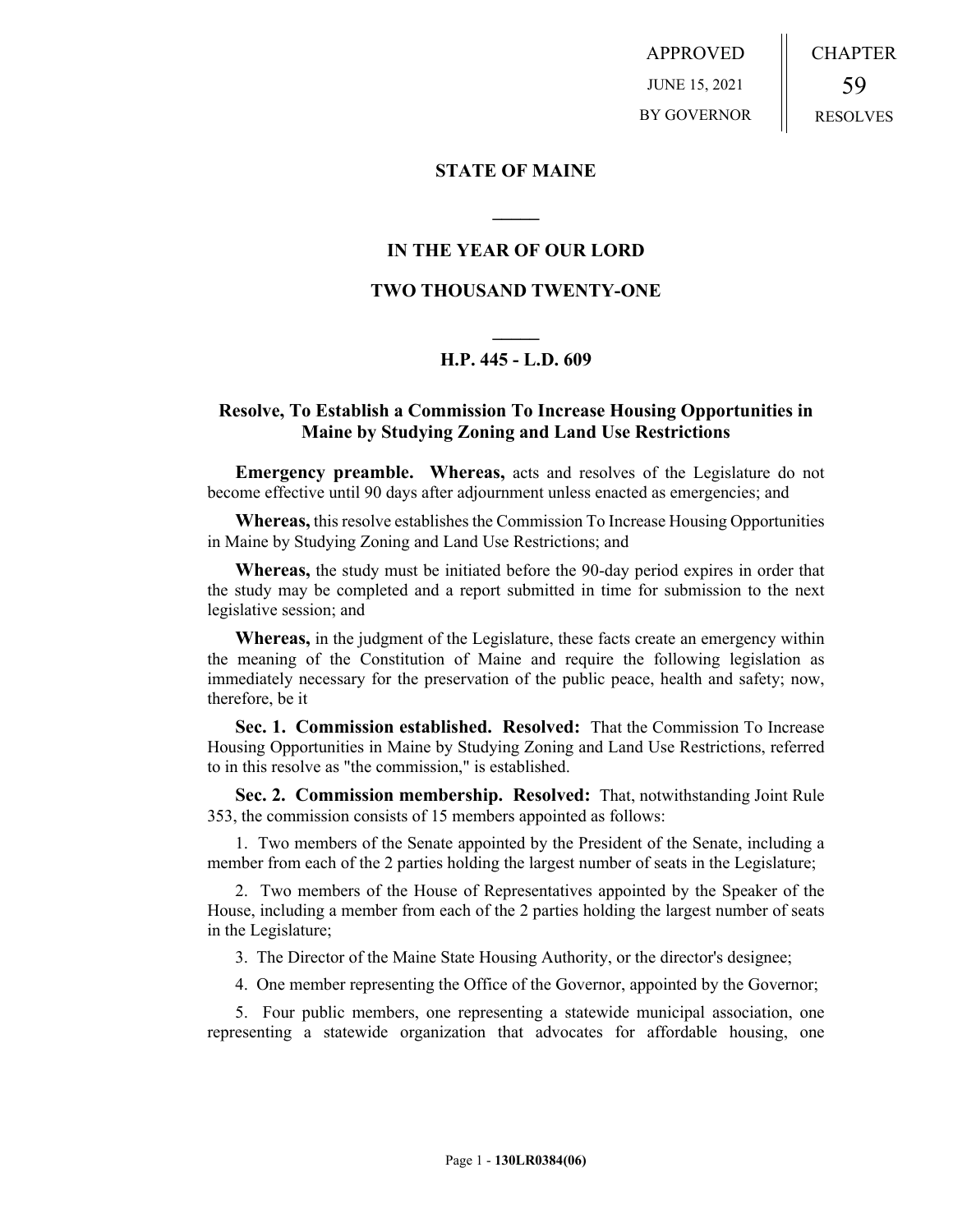representing statewide agricultural interests and one who is in the building trades, appointed by the President of the Senate; and

6. Five public members, one representing a regional planning association or a statewide organization that advocates for smart growth policies and projects, one representing the real estate industry, one who is a residential developer, one representing an organization that advocates for low-income or middle-income renters or homeowners and one representing a local or statewide organization promoting civil rights that has racial justice or racial equity as its primary mission, appointed by the Speaker of the House.

**Sec. 3. Chairs. Resolved:** That the first-named Senate member is the Senate chair and the first-named House of Representatives member is the House chair of the commission.

**Sec. 4. Appointments; convening of commission. Resolved:** That all appointments must be made no later than 30 days following the effective date of this resolve. The appointing authorities shall notify the Executive Director of the Legislative Council once all appointments have been completed. After appointment of all members, the chairs shall call and convene the first meeting of the commission. If 30 days or more after the effective date of this resolve a majority of but not all appointments have been made, the chairs may request authority and the Legislative Council may grant authority for the commission to meet and conduct its business.

**Sec. 5. Duties. Resolved:** That the commission is authorized to meet 6 times and shall:

1. Review data on housing shortages in the State for low-income and middle-income households;

2. Review state laws that affect the local regulation of housing;

3. Review efforts in other states and municipalities to address housing shortages through changes to zoning and land use restrictions;

4. Consider measures that would encourage increased housing options in the State, including but not limited to municipal incentives, state mandates, eliminating or limiting single-family-only zones and allowing greater housing density near transit, jobs, schools or neighborhood centers; and

5. Review and consider the historical role of race and racism in zoning policies and the best measures to ensure that state and municipal zoning laws do not serve as barriers to racial equality.

**Sec. 6. Staff assistance. Resolved:** That the Legislative Council shall provide necessary staffing services to the commission, except that Legislative Council staff support is not authorized when the Legislature is in regular or special session.

**Sec. 7. Report. Resolved:** That, notwithstanding Joint Rule 353, no later than November 3, 2021, the commission shall submit a report that includes its findings and recommendations, including suggested legislation, for presentation to the Joint Standing Committee on Labor and Housing.

**Sec. 8. Outside funding. Resolved:** That the commission shall seek funding contributions to fully fund the costs of the study. All funding is subject to approval by the